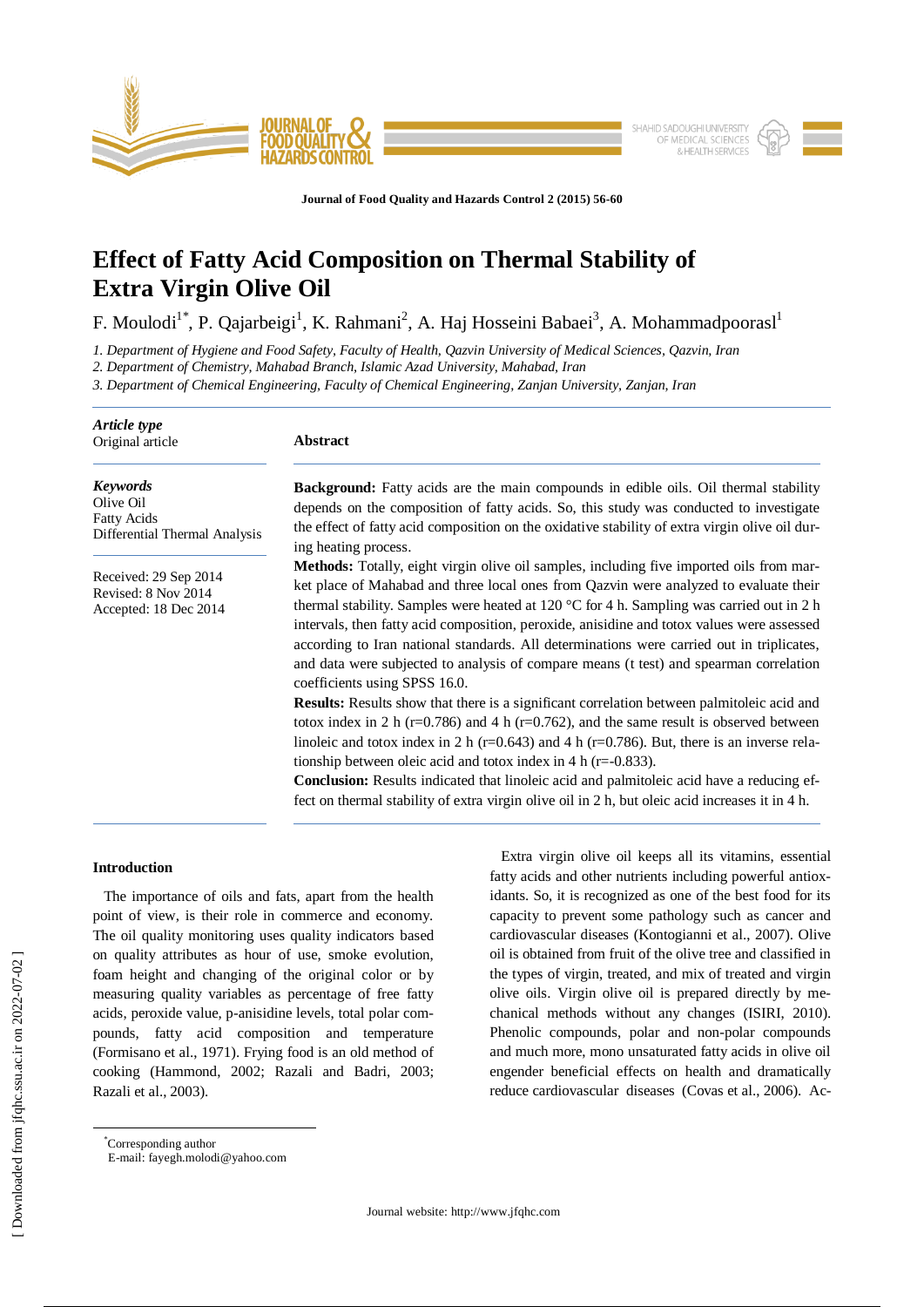cording to empirical studies, olive oil compounds have biological activities including anti-inflammatory, antioxidant, anti-arrhythmias and vasodilation effects (Covas et al., 2006). Olive oil contains vitamins E and A (Harwood and Aparicio, 2000), as well as the consequent squalene and beta-carotene (Huang et al., 2009). According to Iran national standards, sensory properties of extra virgin olive oils include organoleptic characteristics, smell, taste and color (ISIRI, 2010).

 During the thermal processing of oil, oxygen, moisture and high temperature increase oxidation and reduce the nutritional quality (Razali and Badri, 2003; Razali et al., 2003). Studies have shown that the thermal stability of oil during heating is related to fatty acid compounds, the presence of antioxidants, blush and nutrient characteristics conditions (Huang et al., 2000; Pakash Kochhar, 2000). Studies have shown that high heat resistance of olive oil is due to the presence of fatty acids and natural antioxidants (Boskou and Elmadfa, 1999). The content of fatty acids is an important parameter for evaluating the quality of the oil (Kwon and Rhee, 1986).

Given the growing importance of extra virgin olive oil in cooking and its nutritional beneficial effects rather than other oils (Kwon and Rhee, 1986), this research was conducted with the aim to investigate the effect of fatty acids composition during heating process on oxidative stability of extra virgin olive oil.

## **Materials and methods**

## *Chemicals*

 Solvents and chemicals used in this study were analytical grade and were purchased from Merck $^{\circledR}$  (Germany).

## *Sampling and thermal test*

 In this study, eight extra virgin olive oil samples, including five imported oils from market place of Mahabad and three local ones from Qazvin were purchased. Samples were heated by 120 °C adjusted oven for 4 h in a continuous manner. Sampling was done at intervals of 2 h and then, cooled samples were tested.

# *Analysis parameters*

 Fatty acids were evaluated as their methyl esters after alkaline trans-esterification with cold methanolic solution of sodium methoxide 0.5 N. The gas chromatograph (Varian CP-3800) equipped with a flame ionization detector (FID) and a capillary column 50  $\text{m} \times 0.25 \text{ mm} \times 0.20$ µm film thickness (BPX70), filled with diethylene glycol succinateeach fatty acid including palmitic acid (C16:0), palmitoleic acid (C16:1), stearic acid (C18:0), oleic acid (C18:1), linoleic acid (C18:2) and linolenic acid (C18:3). They were also quantified in terms of the area under the reported peak. Helium gas was used as the carrier. The column temperature at first was 156 °C and immediately increased in the ratio of 0.4 °C/min up to 160 °C (holding for 2 min), then the increase ratio was  $5^{\circ}$ C/min up to 210 °C (holding for 10 min). One  $\mu$ l of the sample was injected, when detector temperature was 230 °C and injection temperature was 250 °C. The automatic sampler was used for sample injection. In this study, fatty acid profile was measured based on Iran national standards No. 4091 and 4090 (ISIRI, 1992a; ISIRI, 1992b). Peroxide index was measured by iodometry method in accordance with the national standard No. 4179, by oil titration using sodium thiosulfate 0.1 N in the presence of starch and potassium iodide (ISIRI, 1998). To accomplish the anisidine index test, samples were prepared firstly by isooctane and reacted with the solution of paraanisidinin acetic acid. Then, the increase in absorption area at 350 nm was measured and the anisidine number was calculated according to national standard No. 4093 (ISIRI, 1997). In this study, fatty acids profile, indexes of peroxide and anisidine were repeated 3 times.

#### *Definitions*

 Peroxide index illustrates the amount of peroxide in terms of mEq of active oxygen for 1 kg of oil. This index shows the amount of primary oxidation products (hydroperoxides) that are heat unstable (ISIRI, 1998). Anisidine index is empirically defined as 100 times the absorbance of a solution resulting from 1 g of fat or oil mixed with 100 ml of isooctane/acetic acid/p-ansidine reagent, measured at 350 nm in a 10 mm cell under the conditions of the test. This index represents the amount of secondary oxidation metabolite (aldehydes and ketones) which are more stable compared to the primary products of oxidation peroxides (ISIRI, 1997). Totox index is a criterion of the total oxidation that is calculated from sum of twice peroxide index and the anisidine index (ISIRI, 1997).

### *Statistical analysis*

 All determinations were carried out in triplicates, and data were subjected to analysis of compare means (t test) and spearman correlation coefficients using SPSS 16.0 software.

## **Results**

 At first, the fatty acid compositions of olive oil samples were investigated. Based on the results, we can confirm that all the oils selected according to Iran national standard were in the interval of the determined standards for extra virgin olive oils. In other words, it is obvious that all the oil samples were extra virgin olive oil (Table 1).

 [\[ Downloaded from jfqhc.ssu.ac.ir on 2022](http://jfqhc.ssu.ac.ir/article-1-146-en.html)-07-02 ] Downloaded from jfqhc.ssu.ac.ir on 2022-07-02

57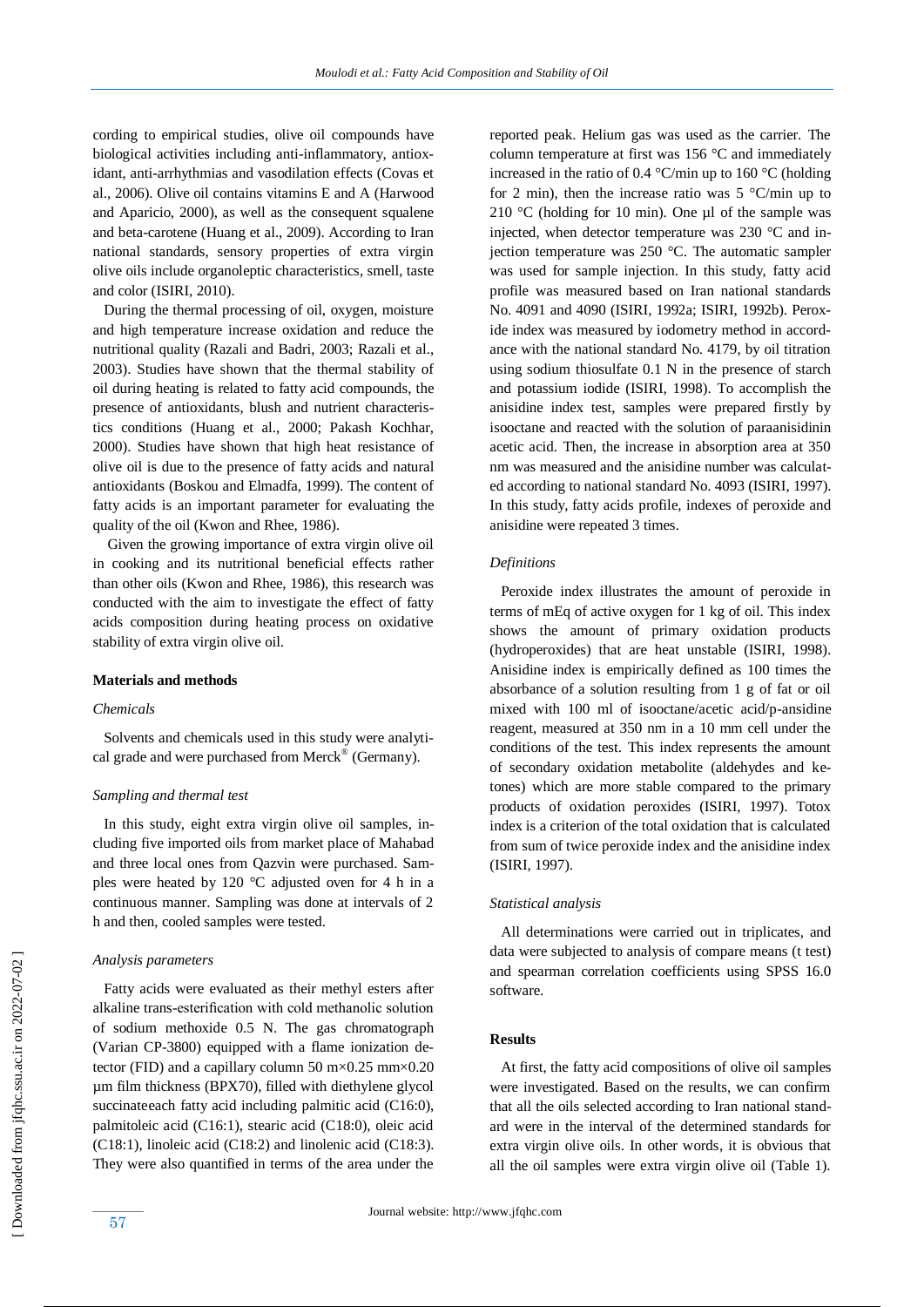Next the mean, coefficient of variation, maximum and minimum of fatty acids compositions of extra virgin olive oil were calculated (Table 2). Then, the changes

in totox index and correlation coefficient between fatty acids and totox index were determined (Table 3 and 4).

**Table 1**: The fatty acids compounds of extra virgin olive oil

|                  | Sample 1               | Sample 2                   | Sample 3                     | Sample 4                    | Sample 5               | Sample 6                    | <b>Sample 7</b>             | Sample 8                   |
|------------------|------------------------|----------------------------|------------------------------|-----------------------------|------------------------|-----------------------------|-----------------------------|----------------------------|
| Palmitic acid    | $10.99 + 0.04^{\circ}$ | $10.12 + 0.02d$            | $10.04 + 0.2d$               | $11.13 + 0.28$ <sup>b</sup> | 13 88+0 01ª            | $13.50 + 0.38$ <sup>a</sup> | $9.93 + 0.01^e$             | $11.52 + 0.12^b$           |
| Palmitoleic acid | $0.71 + 0.03d$         | $0.66 + 0.07$ <sup>e</sup> | $0.60 + 0.03$ <sup>t</sup>   | $0.73 + 0.06^{\circ}$       | $0.76 + 0.03^b$        | $0.87+0.09^a$               | $0.72 \pm 0.1$ <sup>d</sup> | $0.73 + 0.07$ <sup>c</sup> |
| Stearic acid     | $2.65+0.04^{\circ}$    | $3.27+0.03^b$              | 3.16+0.04 <sup>b</sup>       | $1.79+0.01$ <sup>t</sup>    | $3.88 + 0.09^a$        | $2.04 + 0.03^e$             | $2.39+0.19^d$               | $2.23+0.05^{\text{d}}$     |
| Oleic acid       | $77.55+0.09^{\circ}$   | $79\,48+0.14^a$            | $76.56 \pm 0.1$ <sup>d</sup> | $74.29 + 0.05^e$            | 69.13+0.2 <sup>g</sup> | 69.35+0.3 <sup>g</sup>      | $78,40+0.2^b$               | $73.35 + 0.02^f$           |
| Linoleic acid    | 5.51+0.01 <sup>d</sup> | $3.95 + 0.03$ <sup>t</sup> | 6.61+0.02 $^{\circ}$         | $8.32+0.12^b$               | $9.29 + 0.07a$         | $9.38 + 0.12^a$             | $5.01 + 0.12$ <sup>e</sup>  | $8.22+0.04b$               |
| Linolenic acid   | $0.63+0.02b$           | $0.40+0.02^t$              | $0.71 + 0.06^a$              | $0.46 + 0.07$ <sup>ed</sup> | $0.57+0.09^{\circ}$    | $0.52 + 0.03^{\circ}$       | $0.43 + 0.03^e$             | $0.49 + 0.02d$             |
|                  |                        |                            |                              |                             |                        |                             |                             |                            |

Numbers within a row with the same lowercase letters are not significantly different  $(p<0.05)$ 

**Table 2**: Mean, coefficient of variation, minimum and maximum fatty acid structure (%) of extra virgin olive oil

| <b>Fatty acid</b> | Coefficient of<br>variation $(\% )$ | Mean             | <b>Maximum</b> | <b>Minimum</b> |
|-------------------|-------------------------------------|------------------|----------------|----------------|
| Palmitic acid     | 13.48                               | $11.42 \pm 1.54$ | 13.88          | 9.93           |
| Palmitoleic acid  | 11.11                               | $0.72 \pm 0.07$  | 0.87           | 0.60           |
| Stearic acid      | 26.21                               | $2.67 \pm 0.7$   | 3.88           | 1.79           |
| Oleic acid        | 5.21                                | $74.8 \pm 3.9$   | 79.48          | 69.13          |
| Linoleic acid     | 29.30                               | $7.03 \pm 2.06$  | 9.38           | 3.95           |
| Linolenic acid    | 18.86                               | $0.53 \pm 0.1$   | 0.71           | 0.40           |

**Table 3:** Totox index of extra virgin olive oil samples

| Oil samples    | Heating time (h) |       |       |  |
|----------------|------------------|-------|-------|--|
| $\blacksquare$ |                  | 2     |       |  |
|                | 11.67            | 55.99 | 18.19 |  |
| 2              | 7.84             | 56.85 | 17.53 |  |
| 3              | 6.63             | 49.3  | 24.98 |  |
|                | 7.75             | 80.9  | 48.3  |  |
| 5              | 11.2             | 66.26 | 63.66 |  |
| 6              | 14.68            | 29.13 | 26.9  |  |
|                | 10.67            | 63.36 | 25.26 |  |
| 8              | 6.46             | 59.19 | 28.73 |  |

#### **Discussion**

 Oleic acid, as a monounsaturated fatty acid, is the most abundant fatty acids in oils and palmitic acid, linoleic acid, stearic acid, palmitoleic acid and linolenic acid are in the next rating, respectively. Based on this coefficient we can obtain extra virgin olive oil fatty acids dispersion. The results showed that fatty acids content of oils varied widely. Based on the obtained results, the average of oleic acid with the amount of 74.8% and palmitoleic acid with the amount of 72%, are the lowest and highest fatty acids found in extra virgin olive oils, respectively. The obtained results in this study were comparable with the results of the Boskou (1996) study. Since peroxide compounds were broken during thermal process, the peroxide

**Table 4:** The correlation coefficient between fatty acids and totox index

| <b>Fatty acid</b> | h ()     | h <sub>2</sub> | h 4                    |
|-------------------|----------|----------------|------------------------|
| Palmitic acid     | 0.286    | 0.548          | $0.690^{\circ}$        |
| Palmitoleic acid  | 0.381    | $0.786^{*}$    | $0.762$ <sup>*</sup>   |
| Stearic acid      | 0.71     | $-0.548$       | $-0.286$               |
| Oleic acid        | $-0.143$ | $-0.524$       | $-0.833$ <sup>**</sup> |
| Linoleic acid     | 0.283    | $0.643*$       | $0.786*$               |
| Linolenic acid    | 0.143    | 0.381          | 0.071                  |
| .                 | .        | ----           |                        |

Mark \* in each column indicates statistically significant different ( $p$ <0.05) Mark \*\* in each column indicates statistically significant different (*p<*0.01)

index is not a reliable index for oil oxidation determination, so totox index is used (Billek, 1978; Fatemi, 2005). The peroxide index was broken in 2 h, which is not considering in an oxidation reduction category. By regard to decomposition of the hydroperoxide to secondary compounds such as aldehyde and ketone, oxidation process will continue (Pokorny and Sakurai, 2002); therefore, totox index decreases after the second hour. Totox index is a criterion of the total oxidation that calculated from sum of two times of the peroxide index and the anisidine index. Totox index calculation showed that heating process changes the totox index at different stages, changes peroxide and anisidine index and subsequent changes totox index. This is similar to results of previous studies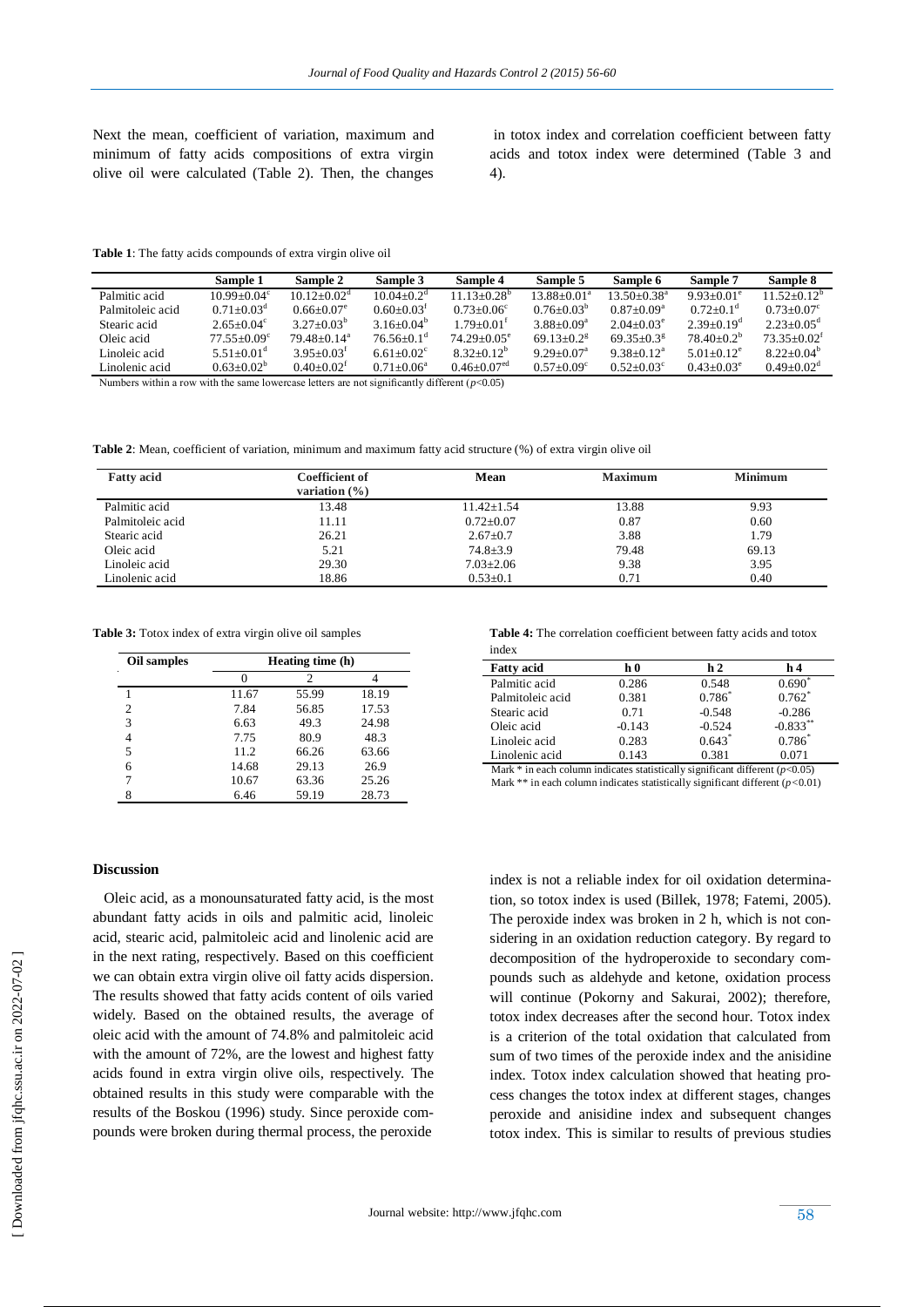(Abdulkarim et al., 2007; Ayadi et al., 2009; Billek, 1978; Casal et al., 2010).

 There is an indirect correlation between totox index and thermal stability, which means increasing in the amount of totox index decreases thermal stability due to an increasing the rate of oxidation. As observed in the results, there is a significant relationship between palmitoleic acid and totox index in second and fourth hours at 5% level. This means that increasing the amount of palmitoleic acid in the olive oil increases totox index, which can reduce the thermal stability of the oil during heating. Also, the coefficient between linoleic and totox index in second and fourth hours showed a significant correlation (*p<*0.05). Linoleic acid is polyunsaturated fatty acids that contain two double bonds. It seems that increasing linoleic acid in olive oil increases the oxidation. These results are similar to results of study done by Mariod et al. (2005). The study by Xu et al. (1999) showed that linoleic acid amounts decrease will enhance the oxidative stability of oils and so reduce the bitter taste in food. Abdulkarim et al. (2005) compared also the thermal stability of vegetable oils containing high levels of polyunsaturated fatty acids such as linoleic and linolenic acid and concluded that they have higher totox value, which means the oxidation of the oil. Results showed direct relationship between linoleic acid and totox index in the second and fourth hours. There was a reverse relationship between oleic acid and totox index and the reverse relationship in the fourth hour of the heating in 1% level was highly significant. These results indicated that oleic acid is one of the most important fatty acids in olive oil and that can increase the thermal stability of oil during heating process. Also, these results correspond with the results of Mariod et al. (2005).

 Based on the results, we can conclude that in the early hours of the oxidation, fatty acids have no significant effect on the totox index. This premise is probably due to the phenolic compounds and tocopherols presence in the olive oil that are destroyed quickly in the first hours of heating, and those compounds are responsible for the thermal resistance of the oil in the early hour (Mirrezaie and Sahari, 2013). The explanation is that, phenolic compounds affect the thermal stability in the early hours which are destroyed during the time and fatty acids, especially oleic acid, are then going to be more effective in increasing of the thermal stability.

# **Conclusion**

 In thermal stability determination, fatty acids compounds are not the only factors which must be considered, but on the basis of the results obtained in this research, it can be noted that the composition of fatty acids can affect the stability of oil during the heating process. It can be finally concluded that oleic acid from the outset has a reverse relationship with totox index and intense significant differences were observed in 4 h which means that the influence of this fatty acid on the thermal stability is expanded by increasing the time of heating. Whereas palmitoleic acid and linoleic acid in 2 h are effective and decreasing the thermal stability of oil.

#### **Conflicts of interest**

 The authors of this article declare that they have no conflict of interest.

### **Acknowledgement**

 This work was financially supported by Qazvin University of Medical Sciences, Qazvin, Iran.

## **References**

- Abdulkarim S.M., Long K., Lai O.M., Muhammad S.K.S., Ghazali H.M. (2005). Some physico-chemical properties of *Moringa oleifera* seed oil extracted using solvent and aqueous enzymatic methods. *Food Chemistry*. 93: 253-263.
- Abdulkarim S.M., Long K., Lai O.M., Muhammad S.K.S, Ghazali H.M. (2007). Frying quality and stability of high-oleic *Moringa oleifera* seed oil in comparison with other vegetable oils. *Food Chemistry*. 105: 1382-1389.
- Ayadi M.A., Grati-Kamoun N., Attia H. (2009). Physico-chemical change and heat stability of extra virgin olive oils flavoured by selected Tunisian aromatic plants. *Food and Chemical Toxicology*. 47: 2613-2619.
- Billek G. (1978). Quality assessment of used frying fats: a comparison of four methods. *Journal of American Oil chemist's Society*. 55: 728-732.
- Boskou D. (1996). Olive oil: chemistry and technology.  $2<sup>nd</sup>$  edition. AOCS Press, Champaign. pp: 161-162.
- Boskou D., Elmadfa I. (1999). Non-nutrient antioxidants and stability of frying oils. In: Boskou D., Elmadfa I. (Editors). Frying of food. Technomic Publishing Co, Inc. pp: 183-204.
- [Casal S.,](http://www.ncbi.nlm.nih.gov/pubmed?term=Casal%20S%5BAuthor%5D&cauthor=true&cauthor_uid=20678538) [Malheiro R.,](http://www.ncbi.nlm.nih.gov/pubmed?term=Malheiro%20R%5BAuthor%5D&cauthor=true&cauthor_uid=20678538) [Sendas A.,](http://www.ncbi.nlm.nih.gov/pubmed?term=Sendas%20A%5BAuthor%5D&cauthor=true&cauthor_uid=20678538) [Oliveira B.P.](http://www.ncbi.nlm.nih.gov/pubmed?term=Oliveira%20BP%5BAuthor%5D&cauthor=true&cauthor_uid=20678538)[, Pereira J.A.](http://www.ncbi.nlm.nih.gov/pubmed?term=Pereira%20JA%5BAuthor%5D&cauthor=true&cauthor_uid=20678538) (2010). Olive oil stability under deep-frying conditions. *Food and Chemical Toxicology*. 48: 2972-2979.
- Covas M.I., Ruiz-Gultierrez V., de la Torre R., Kafatos A., Lamuela-Ravento´s R.M., Osada J. (2006). Minor components of olive oil: evidence to date of health benefits in humans. *Nutrition Reviews*. 64: 20-30.
- Fatemi H. (2005). Food chemistry. 2<sup>nd</sup> edition. Sahami-enteshatr Publication, Tehran. pp: 137-202.
- Formisano M., Percuoco G., Percuoco S. (1971). Microbiological investigation of fermented milk drinks gas chromatography of the fatty acids in yoghurt. *Industries Agrarie*. 7: 273-277.
- Hammond E. (2002). Oil quality management and measurement during crisp/snack frying in palmolein what is important to product quality. *Malaysian Oil Science and Technology*. 11: 9- 13.
- Harwood J., Aparicio R. (2000). Handbook of olive oil. Aspen publishers, Maryland. pp: 61-78.
- Huang H., Ma L., Du L., Huang X. (2000). Study on the effects of several antioxidants on the stability of oils. *Journal of Hygiene Research*. 29: 248-250.
- Huang Z.R., Lin Y.K., Fang J.Y. (2009). Biological and pharmacological activities of squalene and related compounds: potential uses in cosmetic dermatology. *Molecules*. 14: 540-554.
- Institute of Standards and Industrial Research of Iran (ISIRI). (1992a). Analysis of fatty acid methyl esters by gas chromatography. National Standard No. 4091. URL: http://www.isiri. org/portal/files/std/4091.htm. Accessed 17 October 2014.

 [\[ Downloaded from jfqhc.ssu.ac.ir on 2022](http://jfqhc.ssu.ac.ir/article-1-146-en.html)-07-02 ] Downloaded from jfqhc.ssu.ac.ir on 2022-07-02